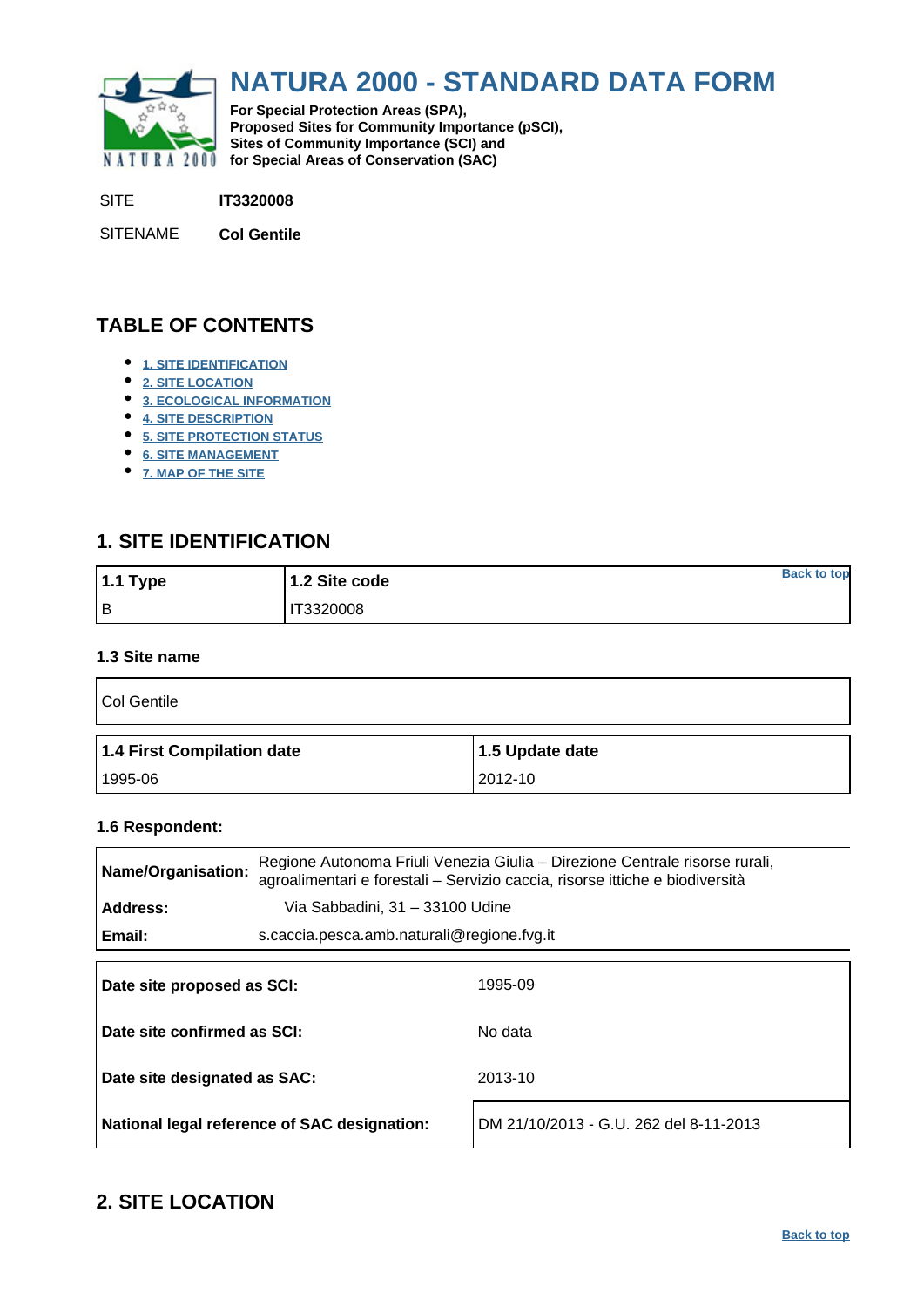#### **2.1 Site-centre location [decimal degrees]:**

| Longitude            | Latitude            |
|----------------------|---------------------|
| 12.8072              | 46.4597             |
|                      |                     |
| 2.2 Area [ha]:       | 2.3 Marine area [%] |
| 1038.0               | 0.0                 |
|                      |                     |
| 2.4 Sitelength [km]: |                     |

0.0

#### **2.5 Administrative region code and name**

| <b>NUTS level 2 code</b> | <b>Region Name</b>    |
|--------------------------|-----------------------|
| ITD4                     | Friuli-Venezia Giulia |

#### **2.6 Biogeographical Region(s)**

Alpine (100.0 %)

### <span id="page-1-0"></span>**3. ECOLOGICAL INFORMATION**

#### **3.1 Habitat types present on the site and assessment for them**

**Annex I Habitat types Site assessment Code PF NP Cover [ha] Cave [number] Data quality A|B|C|D A|B|C Representativity Relative Surface Conservation Global** <sup>3220</sup> 0.84 G D 4060 **B** 14.99 G A C A A  $\begin{array}{c|c|c|c|c|c|c|c|c} \hline \multicolumn{1}{c|c|c|c} \multicolumn{1}{c|c|c} \multicolumn{1}{c|c|c} \multicolumn{1}{c|c|c} \multicolumn{1}{c|c|c} \multicolumn{1}{c|c|c} \multicolumn{1}{c|c|c} \multicolumn{1}{c|c|c} \multicolumn{1}{c|c|c} \multicolumn{1}{c|c|c} \multicolumn{1}{c|c|c} \multicolumn{1}{c|c|c} \multicolumn{1}{c|c|c} \multicolumn{1}{c|c|c} \multicolumn{1}{c|c$ <sup>6150</sup> 0.65 G C C B B 6170 **B** B B B B B B B B B <sup>6230</sup> 3.54 G B C C C 6430 **1** 13.31 G A C A A 6510 **B** 2.99 G C C A B 8110<sub>8</sub>

**[Back to top](#page-0-0)**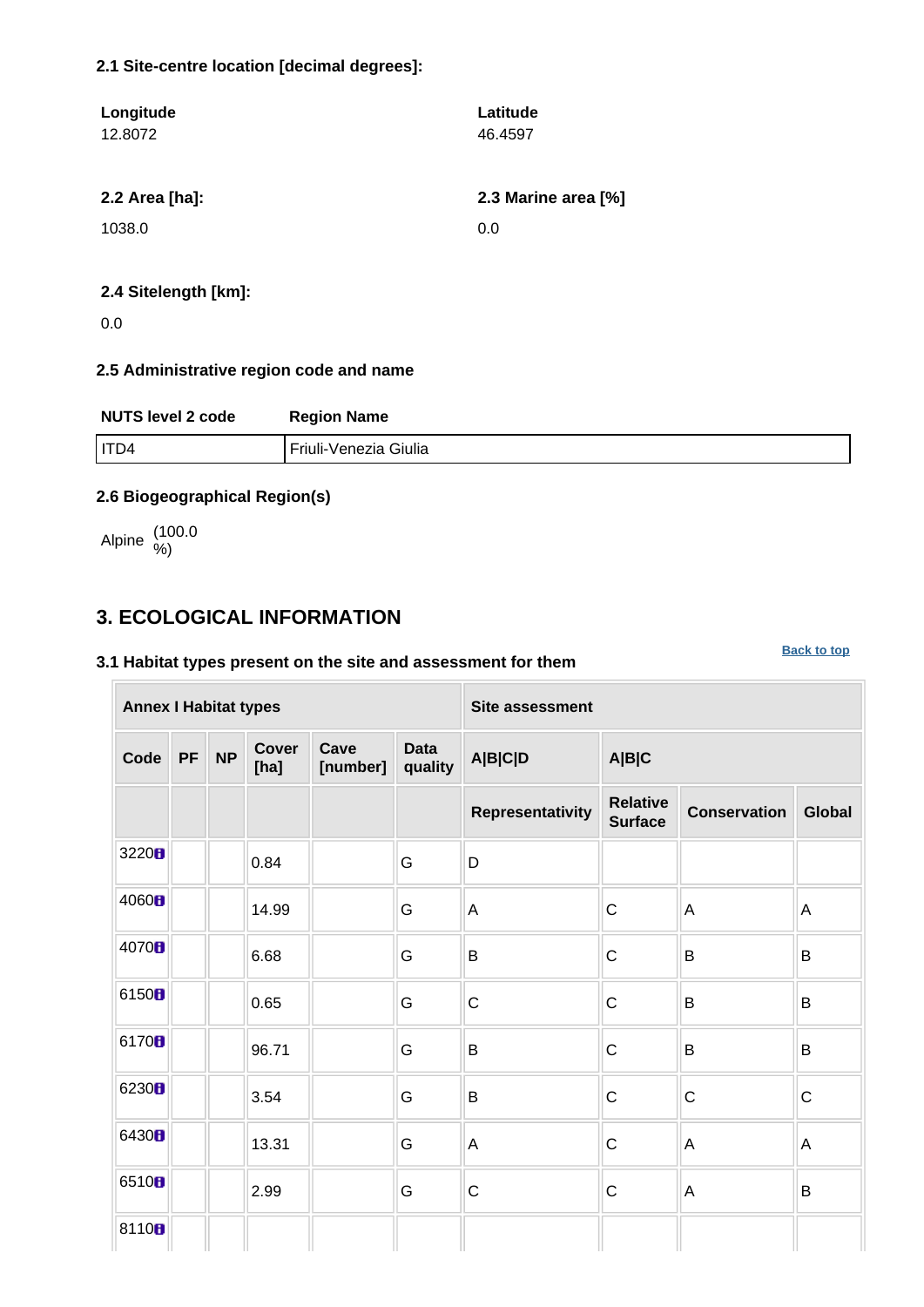|                   | 15.91  | G | $\overline{B}$ | $\mathsf{C}$ | $\overline{A}$ | $\overline{A}$ |
|-------------------|--------|---|----------------|--------------|----------------|----------------|
| 81208             | 50.32  | G | B              | $\mathsf{C}$ | A              | A              |
| 8210 <sub>B</sub> | 22.77  | G | B              | $\mathsf{C}$ | A              | A              |
| 8220 <sub>B</sub> | 1.65   | G | C              | $\mathsf{C}$ | A              | B              |
| 9130 <sub>B</sub> | 151.91 | G | B              | $\mathsf{C}$ | B              | B              |
| 91K0<br>8         | 206.3  | G | B              | $\mathsf{C}$ | B              | B              |
| 9410H             | 55.92  | G | B              | $\mathsf{C}$ | B              | B              |

- **PF:** for the habitat types that can have a non-priority as well as a priority form (6210, 7130, 9430) enter "X" in the column PF to indicate the priority form.
- **NP:** in case that a habitat type no longer exists in the site enter: x (optional)
- **Cover:** decimal values can be entered
- **Caves:** for habitat types 8310, 8330 (caves) enter the number of caves if estimated surface is not available.
- **Data quality:** G = 'Good' (e.g. based on surveys); M = 'Moderate' (e.g. based on partial data with some extrapolation);  $P = 'Poor'$  (e.g. rough estimation)

#### **3.2 Species referred to in Article 4 of Directive 2009/147/EC and listed in Annex II of Directive 92/43/EEC and site evaluation for them**

|              | <b>Species</b> |                                         |              |           | Population in the site |                |                     |   | Site assessment |                         |              |              |              |             |
|--------------|----------------|-----------------------------------------|--------------|-----------|------------------------|----------------|---------------------|---|-----------------|-------------------------|--------------|--------------|--------------|-------------|
| G            | Code           | <b>Scientific</b><br><b>Name</b>        | $\mathbf{s}$ | <b>NP</b> | T.<br><b>Size</b>      |                | <b>Unit</b><br>Cat. |   | D.qual.         | <b>A B C D</b><br>A B C |              |              |              |             |
|              |                |                                         |              |           |                        | Min            | <b>Max</b>          |   |                 |                         | Pop.         | Con.         | Iso.         | Glo.        |
| B            | A223           | <b>Aegolius</b><br>funereus             |              |           | p                      |                |                     |   | $\mathsf{C}$    |                         | $\mathsf{C}$ | A            | $\mathsf{C}$ | B           |
| B            | A412           | <b>Alectoris</b><br>graeca<br>saxatilis |              |           | p                      | $\overline{3}$ | 3                   | j |                 | G                       | D            |              |              |             |
| B            | A091           | <b>Aquila</b><br>chrysaetos             |              |           | p                      | $\overline{2}$ | $\overline{2}$      | Ť |                 | G                       | $\mathsf C$  | A            | $\mathsf{C}$ | A           |
| B            | A104           | <b>Bonasa</b><br>bonasia                |              |           | p                      |                |                     |   | $\mathsf C$     |                         | $\mathsf C$  | B            | $\mathbf C$  | B           |
| B            | A215           | <b>Bubo bubo</b>                        |              |           | p                      | $\overline{3}$ | 3                   | İ |                 | G                       | D            |              |              |             |
| $\sf B$      | A080           | <b>Circaetus</b><br>gallicus            |              |           | $\mathbf{C}$           |                |                     |   | $\vee$          |                         | D            |              |              |             |
| B            | A236           | <b>Dryocopus</b><br>martius             |              |           | p                      |                |                     |   | $\mathsf C$     |                         | $\mathsf{C}$ | A            | $\mathsf{C}$ | B           |
| $\mathsf{P}$ | 1604           | <b>Eryngium</b><br>alpinum              | Yes          |           | p                      |                |                     |   | $\vee$          | G                       | $\mathsf C$  | $\mathsf{C}$ | A            | $\mathsf C$ |
| B            | A103           | <b>Falco</b><br>peregrinus              |              |           | р                      |                |                     |   | $\mathsf{R}$    |                         | D            |              |              |             |
| B            | A217           | Glaucidium<br>passerinum                |              |           | p                      |                |                     |   | $\mathsf C$     |                         | $\mathsf C$  | B            | $\mathbf C$  | B           |
| B            | A078           | <b>Gyps fulvus</b>                      |              |           | $\mathbf C$            |                |                     |   | V               |                         | D            |              |              |             |
|              |                |                                         |              |           |                        |                |                     |   |                 |                         |              |              |              |             |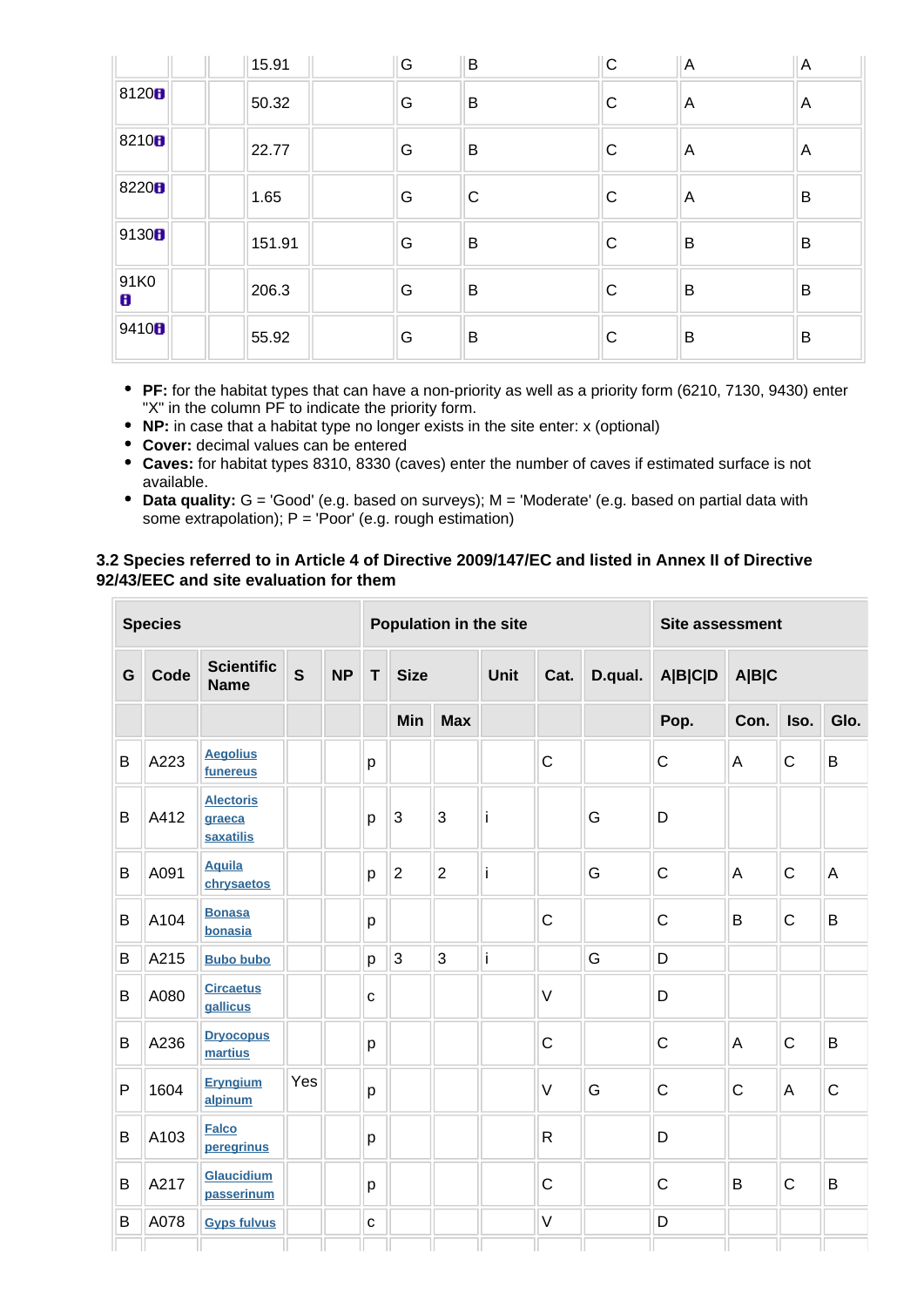| B | A408 | Lagopus<br>mutus<br>helveticus | p |    |    |       | V            |   | D            |   |   |   |
|---|------|--------------------------------|---|----|----|-------|--------------|---|--------------|---|---|---|
| B | A338 | Lanius<br>collurio             |   |    |    |       | R            |   | D            |   |   |   |
| B | A072 | <b>Pernis</b><br>apivorus      |   |    |    |       | С            |   | D            |   |   |   |
| B | A234 | <b>Picus canus</b>             | p |    |    |       | $\mathsf{R}$ |   | $\mathsf{C}$ | B | B | B |
| B | A409 | <b>Tetrao tetrix</b><br>tetrix | p | 15 | 20 | males |              | G | C            | B | C | B |
| B | A108 | <b>Tetrao</b><br>urogallus     | p | 3  | 3  |       |              | G | C            | C | B | C |

- **Group:**  $A =$  Amphibians,  $B =$  Birds,  $F =$  Fish,  $I =$  Invertebrates,  $M =$  Mammals,  $P =$  Plants,  $R =$  Reptiles
- **S:** in case that the data on species are sensitive and therefore have to be blocked for any public access enter: yes
- **NP:** in case that a species is no longer present in the site enter: x (optional)
- **Type:** p = permanent, r = reproducing, c = concentration, w = wintering (for plant and non-migratory species use permanent)
- Unit: i = individuals, p = pairs or other units according to the Standard list of population units and codes in accordance with Article 12 and 17 reporting (see **[reference portal](http://bd.eionet.europa.eu/activities/Natura_2000/reference_portal)**)
- **Abundance categories (Cat.):**  $C =$  common,  $R =$  rare,  $V =$  very rare,  $P =$  present to fill if data are deficient (DD) or in addition to population size information
- **Data quality:** G = 'Good' (e.g. based on surveys); M = 'Moderate' (e.g. based on partial data with some extrapolation); P = 'Poor' (e.g. rough estimation); VP = 'Very poor' (use this category only, if not even a rough estimation of the population size can be made, in this case the fields for population size can remain empty, but the field "Abundance categories" has to be filled in)

| 3.3 Other important species of flora and fauna (optional) |  |  |  |  |  |  |
|-----------------------------------------------------------|--|--|--|--|--|--|
|-----------------------------------------------------------|--|--|--|--|--|--|

| <b>Species</b> |             |                                   |              | Population in the site<br><b>Motivation</b> |             |            |             |                |              |                           |              |                           |             |   |
|----------------|-------------|-----------------------------------|--------------|---------------------------------------------|-------------|------------|-------------|----------------|--------------|---------------------------|--------------|---------------------------|-------------|---|
| Group          | <b>CODE</b> | <b>Scientific</b><br><b>Name</b>  | $\mathbf{s}$ | <b>NP</b>                                   | <b>Size</b> |            | <b>Unit</b> | Cat.           | <b>Annex</b> | <b>Species</b>            | <b>Other</b> | categories                |             |   |
|                |             |                                   |              |                                             | <b>Min</b>  | <b>Max</b> |             | <b>C R V P</b> | IV           | $\mathsf{V}$              | $\mathsf{A}$ | B                         | $\mathbf C$ | D |
| $\mathsf{R}$   | 1283        | <b>Coronella</b><br>austriaca     |              |                                             |             |            |             | C              | X            |                           |              |                           | X           | X |
| $\mathsf{P}$   | 1657        | <b>Gentiana lutea</b>             |              |                                             |             |            |             | P              |              | X                         |              |                           | X           | X |
| $\mathsf{I}$   | 1026        | <b>Helix pomatia</b>              |              |                                             |             |            |             | P              |              | $\boldsymbol{\mathsf{X}}$ |              |                           | X           | X |
| $\mathsf{P}$   |             | Leontopodium<br>alpinum           |              |                                             |             |            |             | $\mathsf{R}$   |              |                           | X            |                           |             | Χ |
| M              | 1334        | <b>Lepus timidus</b>              |              |                                             |             |            |             | C              |              | $\sf X$                   |              |                           | X           | X |
| $\mathsf{P}$   |             | Lilium<br>carniolicum             |              |                                             |             |            |             | $\mathsf{R}$   |              |                           | Χ            |                           |             | X |
| M              | 2606        | <b>Marmota</b><br>marmota         |              |                                             |             |            |             | C              |              |                           |              |                           | X           | X |
| M              | 1357        | <b>Martes martes</b>              |              |                                             |             |            |             | $\mathsf{C}$   |              | X                         | X            |                           | X           | X |
| M              | 2631        | <b>Meles meles</b>                |              |                                             |             |            |             | $\mathsf{C}$   |              |                           |              |                           | X           | X |
| P              |             | <b>Oxytropis x</b><br>carinthiaca |              |                                             |             |            |             | $\mathsf{R}$   |              |                           |              | $\times$                  |             |   |
| P              | 1749        | <b>Physoplexis</b><br>comosa      |              |                                             |             |            |             | P              | X            |                           | X            | $\boldsymbol{\mathsf{X}}$ | X           | X |
|                |             | Rana                              |              |                                             |             |            |             |                |              |                           |              |                           |             |   |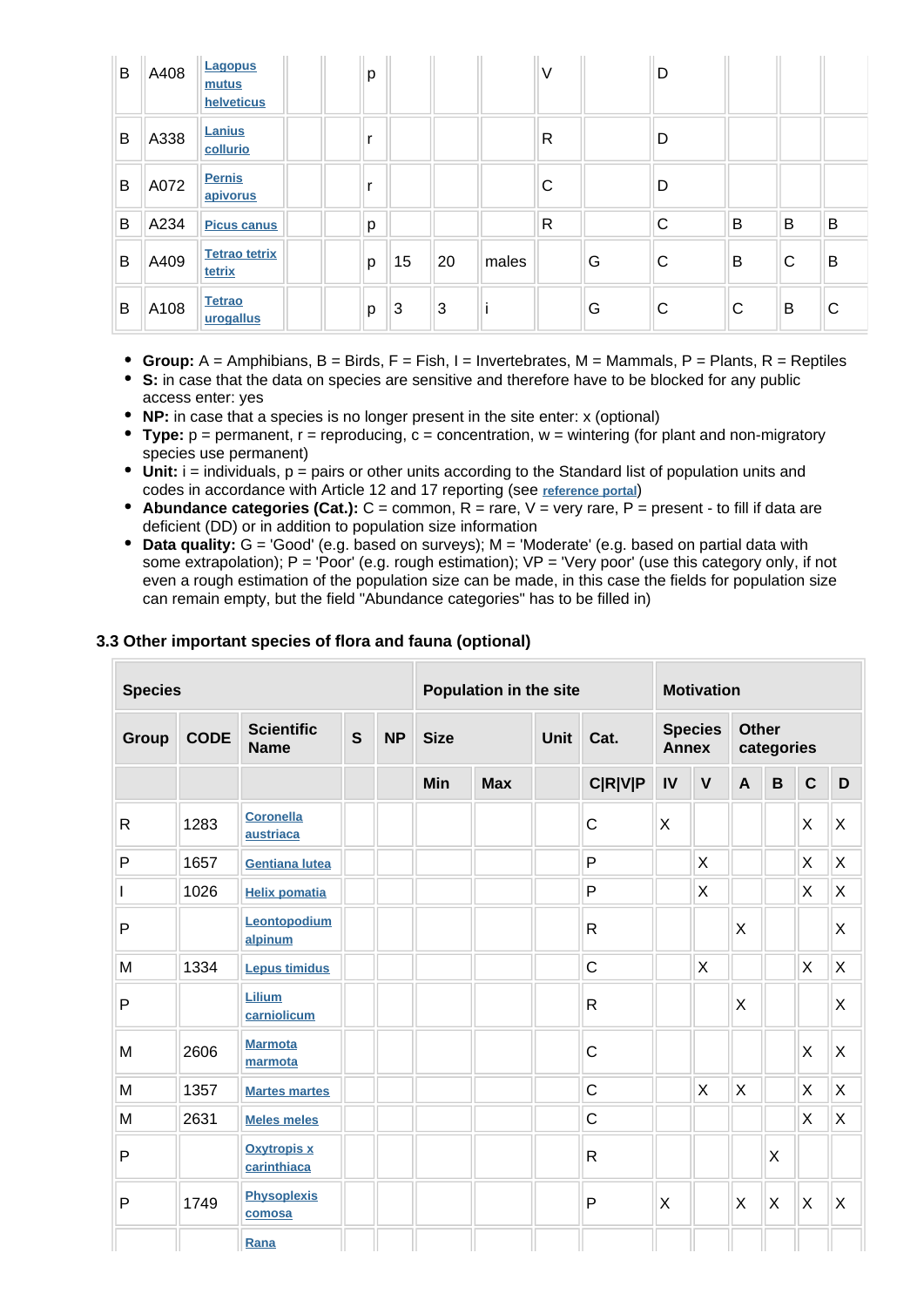| $\overline{A}$ | 1213 | temporaria                    | $\mathsf C$ |   | X |   |          | X           | ΙX       |
|----------------|------|-------------------------------|-------------|---|---|---|----------|-------------|----------|
| M              | 1369 | Rupicapra<br>rupicapra        | C           |   | X |   |          | X           | $\times$ |
| A              | 1177 | <b>Salamandra</b><br>atra     | C           | X |   | X |          | X           | $\times$ |
| P              |      | <b>Saxifraga</b><br>squarrosa | P           |   |   |   | $\times$ |             |          |
| P              |      | <b>Spiraea</b><br>decumbens   | P           |   |   |   | $\times$ |             |          |
| P              |      | <b>Trisetum</b><br>argenteum  | P           |   |   |   | $\times$ |             |          |
| A              | 2353 | <b>Triturus</b><br>alpestris  | С           |   |   |   |          | $\mathsf X$ | X        |

- **Group:**  $A =$  Amphibians,  $B =$  Birds,  $F =$  Fish,  $Fu = F$ ungi,  $I =$  Invertebrates,  $L =$  Lichens,  $M =$ Mammals,  $P =$  Plants,  $R =$  Reptiles
- **CODE:** for Birds, Annex IV and V species the code as provided in the reference portal should be used in addition to the scientific name
- **S:** in case that the data on species are sensitive and therefore have to be blocked for any public access enter: yes
- **NP:** in case that a species is no longer present in the site enter: x (optional)
- $\bullet$  Unit:  $i =$  individuals,  $p =$  pairs or other units according to the standard list of population units and codes in accordance with Article 12 and 17 reporting, (see **[reference portal](http://bd.eionet.europa.eu/activities/Natura_2000/reference_portal)**)
- **Cat.:** Abundance categories: C = common, R = rare, V = very rare, P = present
- **Motivation categories: IV, V:** Annex Species (Habitats Directive), **A:** National Red List data; **B:** Endemics; **C:** International Conventions; **D:** other reasons

# <span id="page-4-0"></span>**4. SITE DESCRIPTION**

**4.1 General site character**

| <b>Habitat class</b>       | % Cover |
|----------------------------|---------|
| <b>N17</b>                 | 20.43   |
| N <sub>11</sub>            | 9.72    |
| N <sub>14</sub>            | 5.14    |
| N06                        | 0.08    |
| N <sub>22</sub>            | 8.73    |
| N <sub>16</sub>            | 34.19   |
| N <sub>19</sub>            | 1.34    |
| <b>N08</b>                 | 20.37   |
| <b>Total Habitat Cover</b> | 100     |

#### **Other Site Characteristics**

Il sito include il massiccio montuoso del Col Gentile (2075 m) e le sue pendici, con prevalenza di substrati arenacei e calcareo-marnosi; sui versanti settentrionali sono presenti vaste zone soggette a pascolo, anche se parzialmente in abbandono, così che si sono formati vasti mosaici dinamici. Sono quindi presenti lariceti secondari, ontaneti ad ontano verde e consorzi ad alte erbe. Negli orizzonti inferiori si estendono lembi di faggete acidofile ed altimontane e boschi ad abete rosso. Un vasto ghiaione termofilo caratterizza il versante meridionale del sito.

#### **4.2 Quality and importance**

Si tratta di un pregevole sito di media montagna che include habitat in buono stato di conservazione, anche

**[Back to top](#page-0-0)**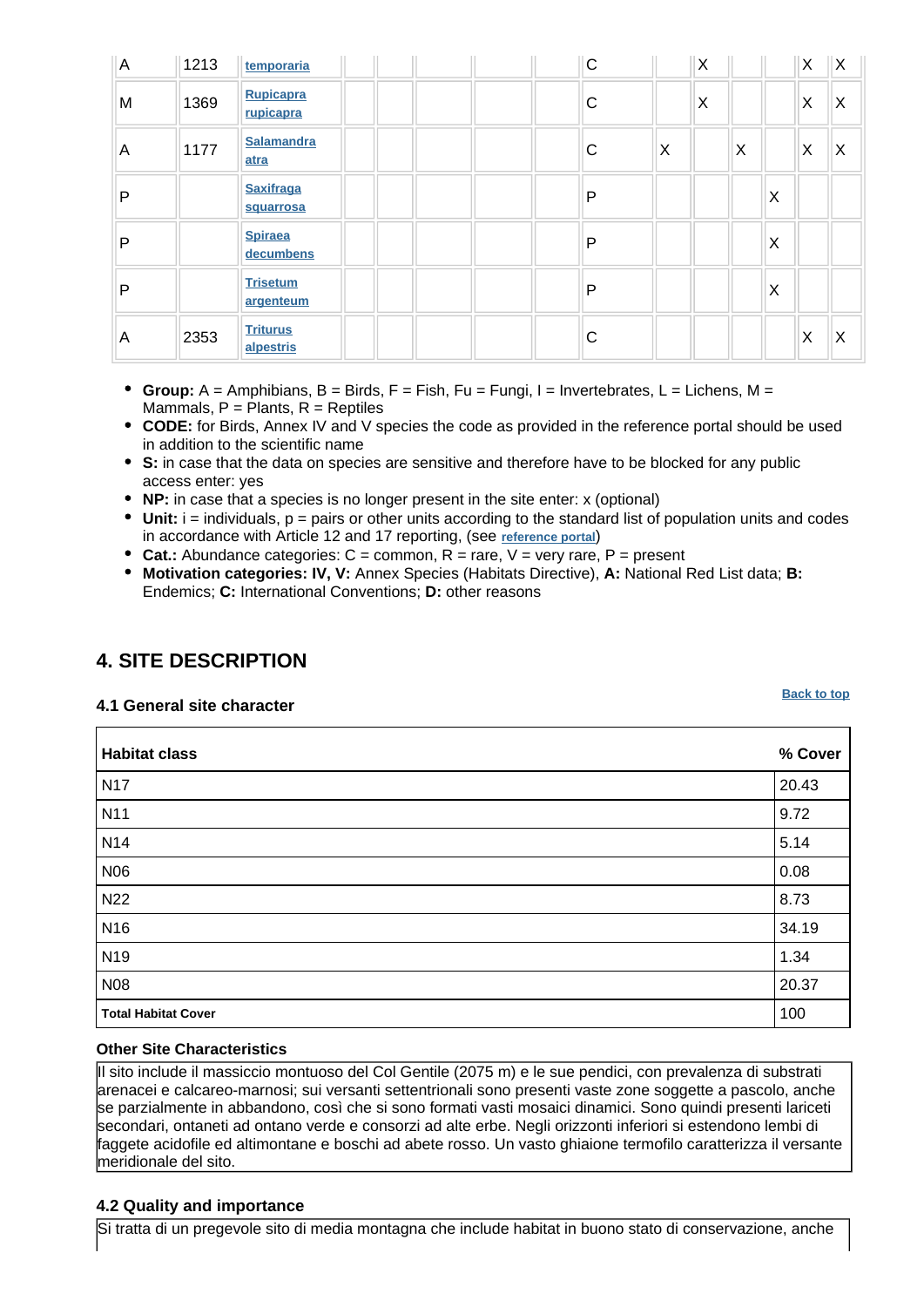se l?abbandono dei pascoli favorisce stadi di ricolonizzazione. Vi è inclusa, anche se non confermata di recente, una stazione di Eryngium alpinum. Dal punto di vista ornitologico è un?area alpina rilevante per ricchezza specifica. Notevoli sono le locali popolazioni di Salamandra atra e Martes martes.

#### **4.3 Threats, pressures and activities with impacts on the site**

The most important impacts and activities with high effect on the site

| Negative Impacts        |                                              |                                   |                           |  |
|-------------------------|----------------------------------------------|-----------------------------------|---------------------------|--|
| Rank                    | <b>Threats</b><br>and<br>pressures<br>[code] | Pollution<br>(optional)<br>[code] | inside/outside<br>[i o b] |  |
| M                       | <b>B02</b>                                   |                                   |                           |  |
| Η                       | K02.01                                       |                                   |                           |  |
| $\overline{\mathsf{M}}$ | D01.01                                       |                                   |                           |  |
| lн                      | F03.01                                       |                                   | o                         |  |
| $\overline{\mathsf{M}}$ | G01.02                                       |                                   |                           |  |
| H                       | F03.01                                       |                                   |                           |  |
| $\overline{\mathsf{M}}$ | A04.03                                       |                                   |                           |  |
|                         | Rank: H – high M – medium                    |                                   | سەل                       |  |

| Positive Impacts |                                                 |                             |                           |
|------------------|-------------------------------------------------|-----------------------------|---------------------------|
| <b>IRank</b>     | Activities.<br>management (optional)<br>licode1 | <b>IPollution</b><br>[code] | inside/outside<br>[i o b] |

Rank:  $H = h$ igh,  $M = \text{medium}$ ,  $L = \text{low}$ 

Pollution:  $N =$  Nitrogen input, P = Phosphor/Phosphate input, A = Acid input/acidification,

 $T =$  toxic inorganic chemicals,  $O =$  toxic organic chemicals,  $X =$  Mixed pollutions

 $i = inside, o = outside, b = both$ 

#### **4.4 Ownership (optional)**

| ype                   |                        | [%] |
|-----------------------|------------------------|-----|
|                       | National/Federal       | ი   |
|                       | State/Province         | N   |
|                       | Public Local/Municipal |     |
|                       | Any Public             | 52  |
| Joint or Co-Ownership |                        | ი   |
| Private               |                        | 48  |
| Unknown               |                        | በ   |
| sum                   |                        | 100 |

#### **4.5 Documentation**

<span id="page-5-0"></span>AA. VV., 1991. Inventario Faunistico regionale Permanente: Primi risultati relativi al periodo riproduttivo 1986-1990" Reg. aut. Friuli-Venezia Giulia, Dir. Reg. Foreste e Parchi. BRICHETTI P., 1987. Atlante degli uccelli delle Alpi italiane. Ramperto Ed., pp. 209. Brescia. BULGARINI F., CALVARIO E., FRATICELLI F., PETRETTI F. & SARROCCO S., 1999. Libro Rosso degli animali d'Italia. Vertebrati. WWf Italia ed., Roma: 1-210. DEL FAVERO R., POLDINI L., BORTOLI P.L., DREOSSI G., LASEN C., VANONE G., 1998. La vegetazione forestale e la selvicoltura nella regione Friuli-Venezia Giulia. Reg. Auton. Friuli-Venezia Giulia, Direz. Reg. delle Foreste, Servizio Selvicoltur 1 pp. 440, 2: 1- 303, I-LIII, 61 grafici, Udine. FEOLI CHIAPELLA L., POLDINI L., 1993. Prati e pascoli del Friuli (NE Italia) su substrati basici. Studia Geobot. 13:3-140. LAPINI L., 1983. Anfibi e Rettili (Del Friuli-Venezia Giulia). Lorenzini ed., Tricesimo, Udine. ORIOLO G., POLDINI L., 1994. La vegetazione dei prati da sfalcio e dei pascoli intensivi (Arrhenatheretalia e Poo-Trisetetalia) in Friuli (NE Italia). Studia Geobot. 14/1:3-48. PITT F., CODOGNO M., 1999 (1997). Fitosociologia ed ecologia delle ontanete subalpine. Rev. Valdôtaine Hist. Nat. 51(suppl.): 239-249. POLDINI L., 1975. Contributi critici alla conoscenza della flora delle Alpi friulane e del loro avanterra. Note miscellanee. Webbia, 29(2):437-538, Firenze. POLDINI L., 2002. Nuovo Atlante corologico delle piante vascolari nel Friuli Venezia Giulia. Reg. Auton. Friuli-Venezia Giulia, Direz. Reg. delle Foreste, Dipartimento di Biologia, Universit? di Trieste, pp. 529, Udine. POLDINI L., BRESSAN E., 2007. I boschi di abete rosso ed abete bianco in Friuli (Italia nord-orientale). Fitosociologia 44(2): 15-54. POLDINI L., MARTINI F., 1993. La vegetazione delle vallette nivali su calcare, dei conoidi e delle alluvioni nel Friuli (NE Italia). Studia Geobot. 13: 141-214. POLDINI L., NARDINI S., 1993. Boschi di forra, faggete e abieteti in Friuli (NE Italia). Studia Geobot. 13:215-298.